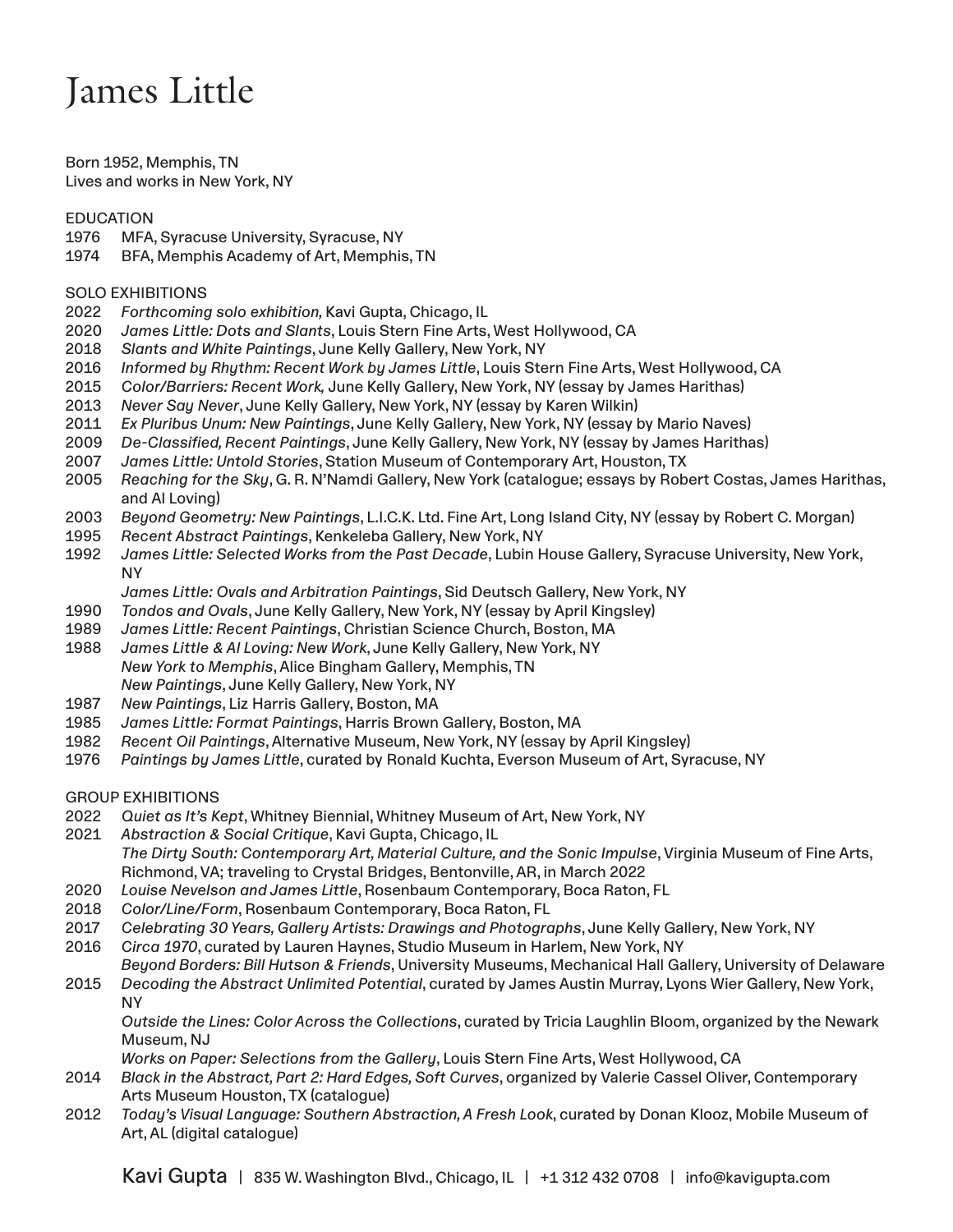*What Only Paint Can Do*, curated by Karen Wilkin, Triangle Arts Association, Brooklyn, NY

- 2011 *ABSTRACTION (Abstraction to the Power of Infinity)*, curated by Janet Kurnatowski, organized by the American Abstract Artists, The Ice Box, Crane Arts, Philadelphia, PA
- 2010 *Abstract Relations*, collaboration of the University of Maryland David C. Driskell Center and the University of Delaware Museums, curated by Dr. Julie L. McGee and Dr. Adrienne L. Childs, Mechanical Hall Gallery, Mineralogical Museum, University of Delaware, Newark, DE *It's A Wonderful 10th*, Sideshow Gallery, Brooklyn, NY
- 2008 *Shape Shifters: New York Painters*, The A.D. Gallery, University of North Carolina at Pembroke, Pembroke, NC (catalogue)
- 2007 *Three One-Man Exhibitions: James Little, Aimé Mpane, George Smith*, Station Museum of Contemporary Art, Houston, TX (brochure)
- 2006 *The 181st Annual Invitational Exhibition of Contemporary American Art*, National Academy of Design, New York, NY (catalogue)

*Neo-Plastic Redux*, Elizabeth Harris Gallery, New York, NY

2005 *Different Ways of Seeing: The Expanding World of Abstraction*, Noyes Museum of Contemporary Art, Oceanville, NJ

*Optical Stimulations: American Abstract Artists*, Yellow Bird Gallery, Newburgh, NY *50 Plus*, Netherlands Tunnel Gallery, Brooklyn, NY

- *Raising the Bar: James Little and Thornton Willis*, Sideshow Gallery, Brooklyn, NY
- 2004 *Seeds and Roots: Selections from the Permanent Collection*, The Studio Museum in Harlem, New York, NY *A Century of African American Art: The Paul R. Jones Collection*, University of Delaware, Newark, DE *Abstract Identity*, Pelham Art Center, New York, NY
- 2003 *Theories: Abstract New York*, Roger Ramsay Gallery, Chicago, IL
- 2002 *No Greater Love, Abstraction*, Jack Tilton/Anna Kustera Gallery, New York, NY *Ajita – Unconquerable*, The Station, Houston, TX (catalogue) *500 Works on Paper*, Gary Snyder Fine Art, New York, NY *Amplified Abstraction*, Chapel, Plantage, Doklaan 8-12, Amsterdam, Netherlands
- 2001 *Painted in New York City: Viewpoints of Recent Developments in Abstract Painting*, Hofstra Museum, Hofstra University, Hempstead, NY (catalogue) *Dialog and Discourse*, Dolan Center Gallery, Friends Academy, Locust Valley, NY
- 2000 *Significant Pursuits: Paint and Geometry*, Smack Mellon Studios, Brooklyn, NY *Straight Painting*, The Painting Center, New York, NY
- 1999 *Straight No Chaser*, The Puffin Room, The Puffin Foundation, New York, NY *The Art of Absolute Desire*, 450 Broadway, New York, NY *The Power of Drawing*, Westbeth Gallery, New York, NY
- 1998 *New Directions '98: 14th Annual National Juried Fine Arts Exhibition*, Duchess County Art Association, Barrett Art Center, Poughkeepsie, NY *New York Eight*, Luise Ross Gallery, New York *Works On, With and Made Out of Paper*, Sideshow 195, Brooklyn, NY *The African-American Fine Arts Collection of the New Jersey State Museum*, New Jersey State Museum,

Trenton, NJ *Postcards from Black America*, curated by Rob Perrée, De Beyerd Center for Contemporary Art, Breda, Netherlands, and the Frans Hals Museum, Haarlem, Netherlands (catalogue) *de leugenaars/the liars (I) Helder en Verzadigd Clear and Saturated*, Arti et Amicitiae, Amsterdam,

**Netherlands** 

*Color, Matter, Energy*, Galerie Maria Chailloux, Hogeschool van Amsterdam, Netherlands

## **COLLECTIONS**

Everson Museum of Art, Syracuse, NJ Newark Museum, Newark, NJ New Jersey State Museum, Trenton, NJ Saint Louis Art Museum, St. Louis, MO Studio Museum in Harlem, New York, NY Tennessee State Museum, Nashville, TN Arkansas Arts Center, Little Rock, AR State University of New York at Albany, Albany, NY Memphis Academy of Art, Memphis, TN